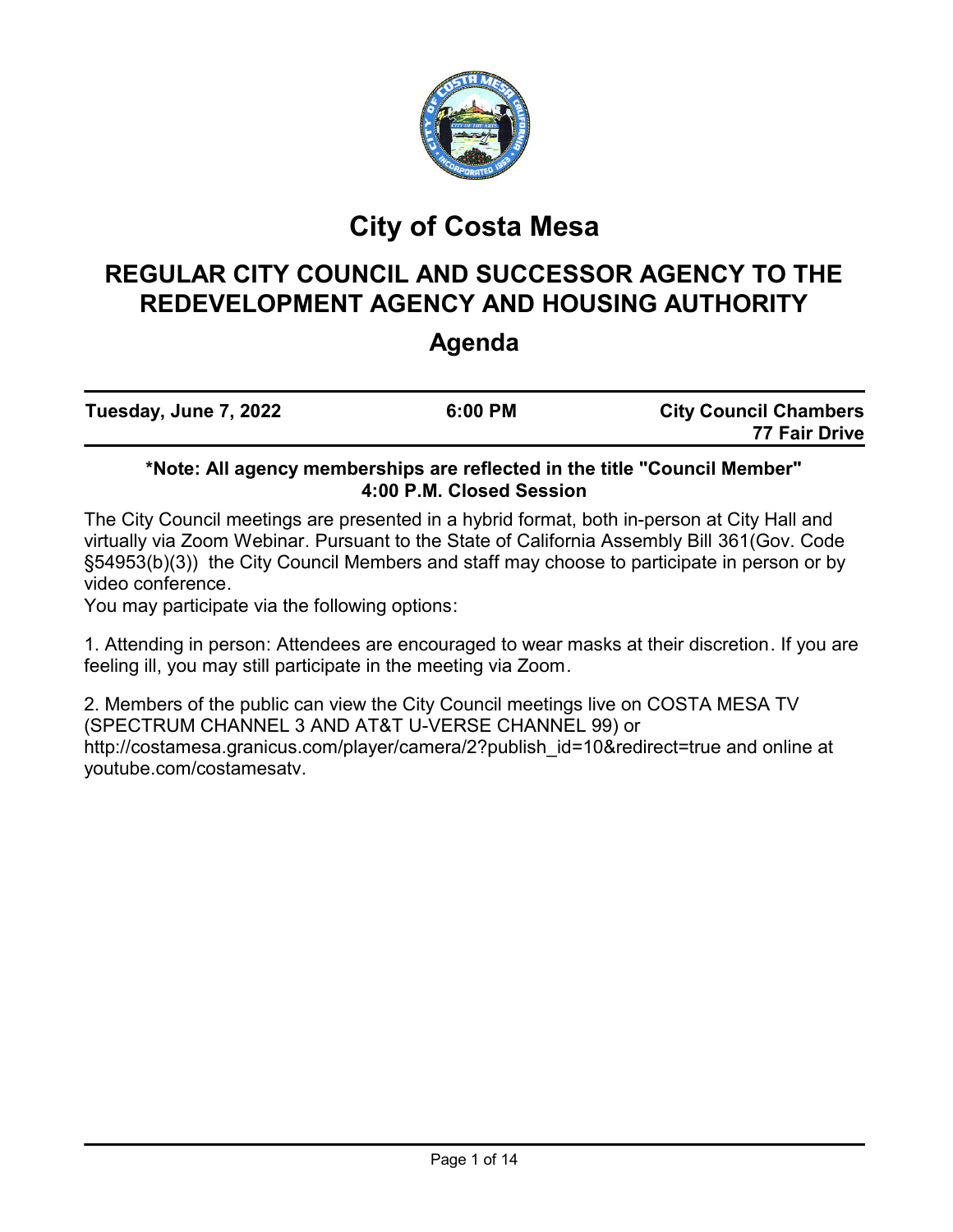3. Zoom Webinar: (For both 4:00 p.m. and 6:00 p.m. meetings)

Please click the link below to join the webinar:

https://us06web.zoom.us/j/98376390419?pwd=dnpFelc5TnU4a3BKWVIyRVZMallZZz09 Or sign into Zoom.com and "Join a Meeting"

Enter Webinar ID: 983 7639 0419/ Password: 905283

• If Zoom is not already installed on your computer, click "Download & Run

Zoom" on the launch page and press "Run" when prompted by your browser. If Zoom has previously been installed on your computer, please allow a few moments for the application to launch automatically.

• Select "Join Audio via Computer."

• The virtual conference room will open. If you receive a message reading, "Please wait for the host to start this meeting," simply remain in the room until the meeting begins.

• During the Public Comment Period, use the "raise hand" feature located in the participants' window and wait for city staff to announce your name

and unmute your line when it is your turn to speak. Comments are limited to 3 minutes, or as otherwise directed.

Participate via telephone: (For both 4:00 p.m. and 6:00 p.m. meetings) Call: 1 669 900 6833 Enter Webinar ID: 983 7639 0419/ Password: 905283

During the Public Comment Period, press \*9 to add yourself to the queue and wait for city staff to announce your name/phone number and press \*6 to unmute your line when it is your turn to speak. Comments are limited to 3 minutes, or as otherwise directed.

4. Additionally, members of the public who wish to make a written comment on a specific agenda item, may submit a written comment via email to the City Clerk at cityclerk@costamesaca.gov. Comments received by 12:00 p.m. on the date of the meeting will be provided to the City Council, made available to the public, and will be part of the meeting record.

5. Please know that it is important for the City to allow public participation at this meeting. If you are unable to participate in the meeting via the processes set forth above, please contact the City Clerk at (714) 754-5225 or cityclerk@costamesaca.gov and staff will attempt to accommodate you. While the City does not expect there to be any changes to the above process for participating in this meeting, if there is a change, the City will post the information as soon as possible to the City's website.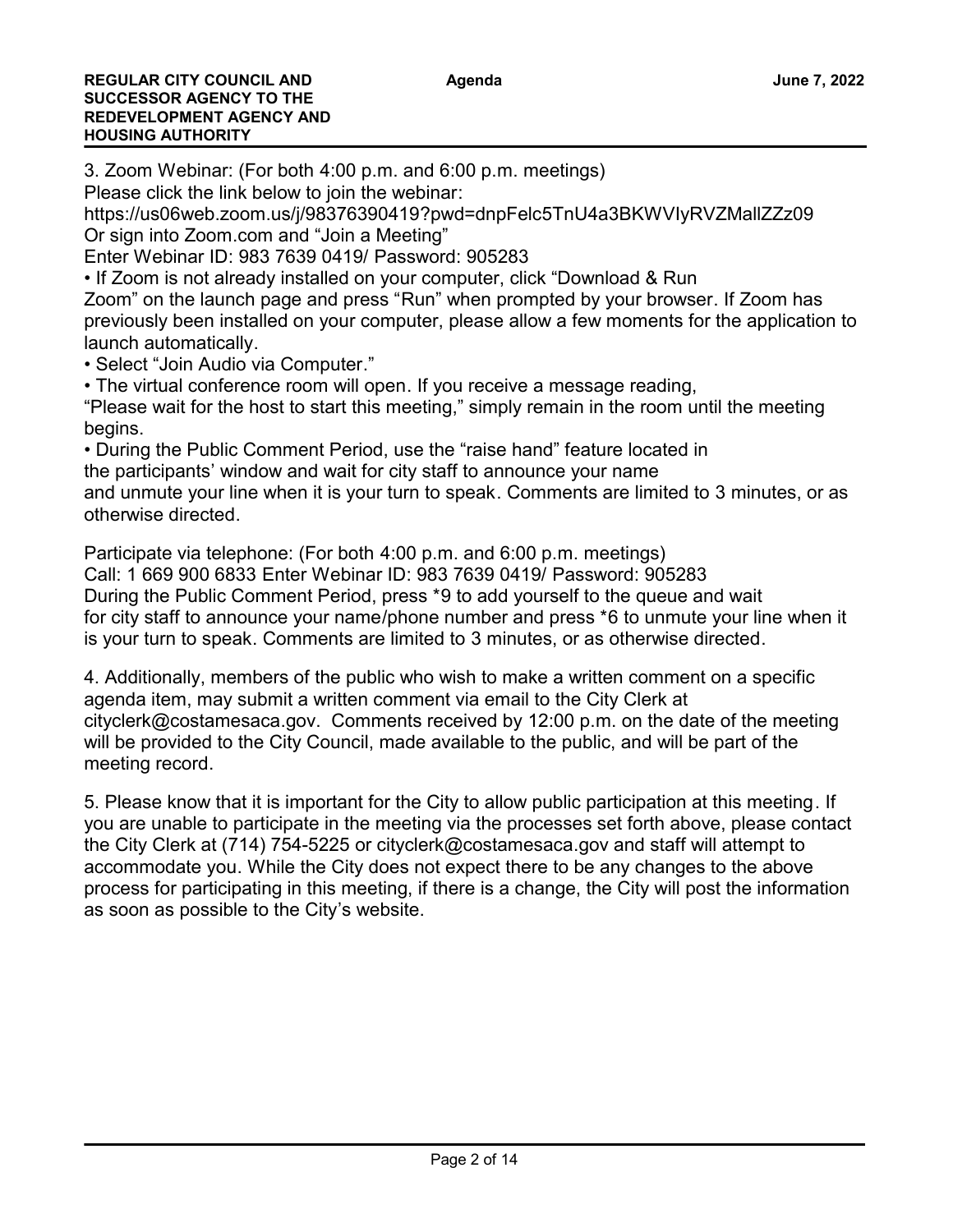Note that records submitted by the public will not be redacted in any way and will be posted online as submitted, including any personal contact information. All pictures, PowerPoints, and videos submitted for display at a public meeting must be previously reviewed by staff to verify appropriateness for general audiences. No links to YouTube videos or other streaming services will be accepted, a direct video file will need to be emailed to staff prior to each meeting in order to minimize complications and to play the video without delay. The video must be one of the following formats, .mp4, .mov or .wmv. Only one file may be included per speaker for public comments. Please e-mail to the City Clerk at cityclerk@costamesaca.gov NO LATER THAN 12:00 Noon on the date of the meeting.

Note regarding agenda-related documents provided to a majority of the City Council after distribution of the City Council agenda packet (GC §54957.5): Any related documents provided to a majority of the City Council after distribution of the City Council Agenda Packets will be made available for public inspection. Such documents will be posted on the city's website and will be available at the City Clerk's office, 77 Fair Drive, Costa Mesa, CA 92626.

All cell phones and other electronic devices are to be turned off or set to vibrate. Members of the audience are requested to step outside the Council Chambers to conduct a phone conversation.

Free Wi-Fi is available in the Council Chambers during the meetings. The network username available is: CM\_Council. The password is: cmcouncil1953.

As a LEED Gold Certified City, Costa Mesa is fully committed to environmental sustainability. A minimum number of hard copies of the agenda will be available in the Council Chambers. For your convenience, a binder of the entire agenda packet will be at the table in the foyer of the Council Chambers for viewing.

The City of Costa Mesa aims to comply with the Americans with Disabilities Act (ADA) in all respects. If, as an attendee or a participant at this meeting, you will need special assistance beyond what is currently provided, the Clerks office will attempt to accommodate in a reasonable manner. Note, Closed Captioning is available via the Zoom application. Please contact the City Clerk's office 24 hours prior to the meeting to inform us of your particular needs and to determine if accommodation is feasible 714-754-5225 or at cityclerk@costamesaca.gov.

El objetivo de la Ciudad de Costa Mesa es cumplir con la ley de Estadounidenses con Discapacidades (ADA) en todos los aspectos. Si como asistente o participante en esta junta, usted necesita asistencia especial, más allá de lo que actualmente se proporciona, la oficina del Secretario de la Ciudad intentara de complacer en una forma razonable. Favor de comunicarse con la oficina del Secretario de la Ciudad con 24 horas de anticipación para informarnos de sus necesidades y determinar si alojamiento es realizable al 714-754-5225 o cityclerk@costamesaca.gov.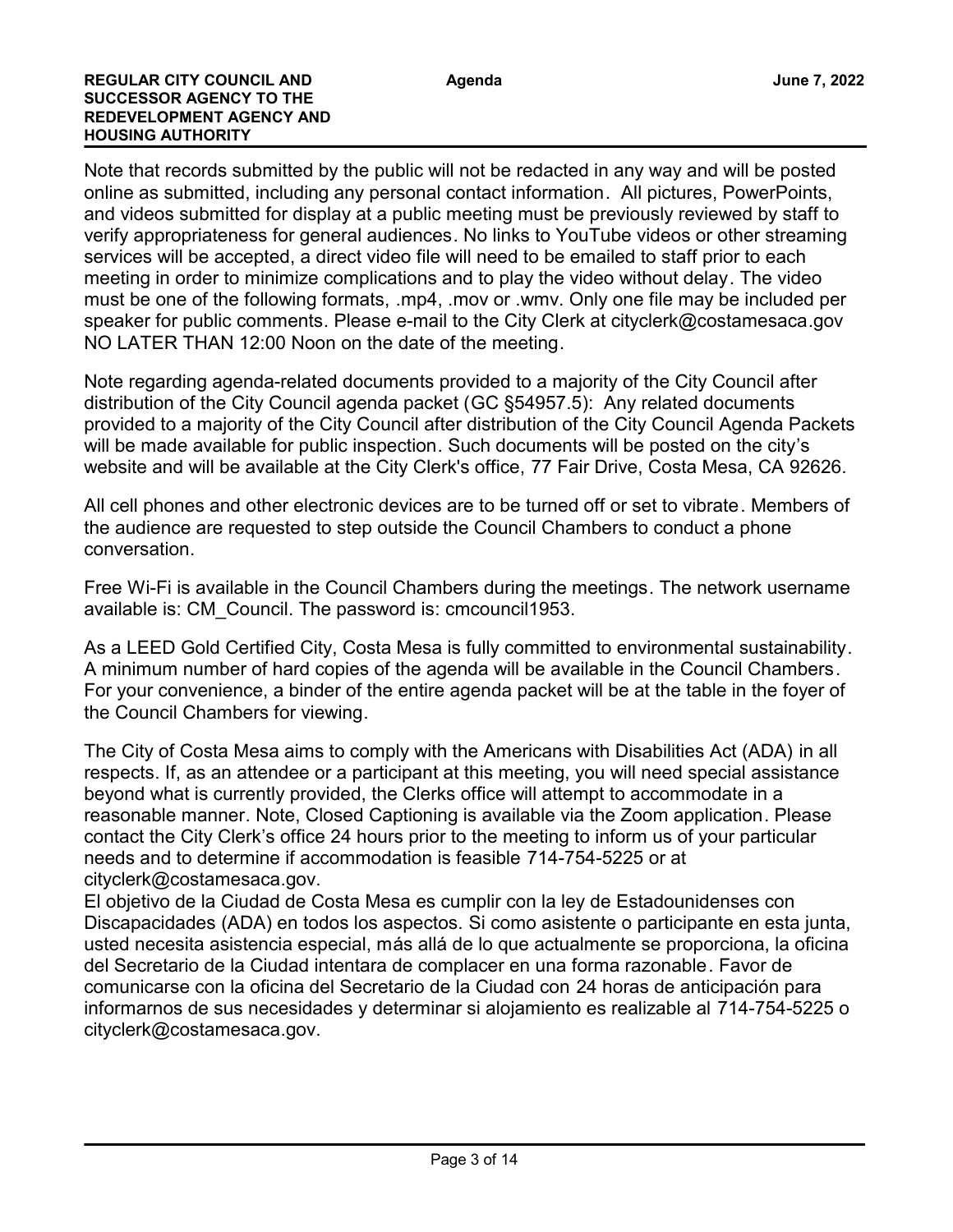# **CLOSED SESSION - 4:00 P.M.**

CALL TO ORDER

ROLL CALL

PUBLIC COMMENTS Members of the public are welcome to address the City Council only on those items on the Closed Session agenda. Each member of the public will be given a total of three minutes to speak on all items on the Closed Session agenda.

CLOSED SESSION ITEMS:

- 1. CONFERENCE WITH LEGAL COUNSEL EXISTING LITIGATION ONE **CASE** Pursuant to California Government Code Section 54956.9 (d)(1) Name of Case: Costa Mesa v. Newport Mesa Unified School District, Orange County Superior Court Case No. 30-2021-01179397-CU-WM-CXC.
- 2. CONFERENCE WITH LEGAL COUNSEL EXISTING LITIGATION Pursuant to California Government Code Section 54956.9, (d)(1) Name of Case: SoCal Recovery, LLC, a California limited liability company v. City of Costa Mesa, United States District Court, Central District of California, Case No. 8:18-cv-01304-JVS-PJW.
- 3. CONFERENCE WITH LEGAL COUNSEL EXISTING LITIGATION Pursuant to California Government Code Section 54956.9, (d)(1) Name of Case: Raw Recovery, LLC et all v. City of Costa Mesa, United States District Court, Central District of California, Case No.
- 4. CONFERENCE WITH LEGAL COUNSEL INITIATION OF LITIGATION ONE **CASE** Pursuant to California Government Code Section 54956.9(d)(4), Potential **Litigation**
- 5. CONFERENCE WITH LABOR NEGOTIATORS Pursuant California Government Code Section 54957.6, (a) Agency Designated Representative: Lori Ann Farrell Harrison, City Manager Name of Employee Organization: Costa Mesa City Employees Association (CMCEA).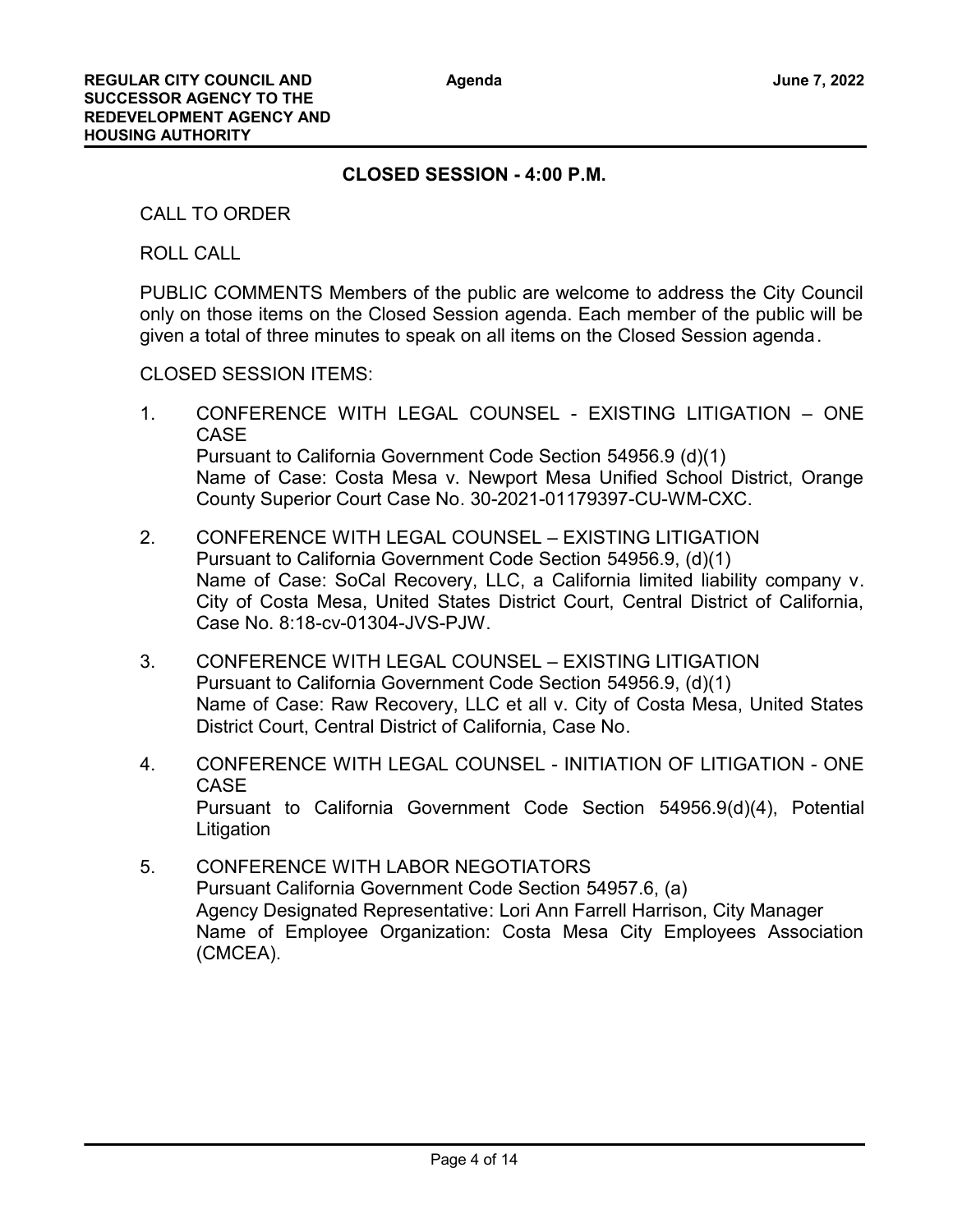# **REGULAR MEETING OF THE CITY COUNCIL AND SUCCESSOR AGENCY TO THE REDEVELOPMENT AGENCY AND HOUSING AUTHORITY**

# **JUNE 7, 2022 – 6:00 P.M.**

**JOHN STEPHENS Mayor** 

**MANUEL CHAVEZ ANDREA MARR Council Member - District 4 Mayor Pro Tem - District 3**

 **JEFFREY HARLAN LOREN GAMEROS Council Member - District 6 Council Member - District 2**

**ARLIS REYNOLDS DON HARPER**

 **Council Member - District 5 Council Member - District 1**

 **KIMBERLY HALL BARLOW LORI ANN FARRELL HARRISON City Attorney City Manager** 

# **CALL TO ORDER**

# **NATIONAL ANTHEM AND PLEDGE OF ALLEGIANCE**

Chara Wondercheck

# **MOMENT OF SOLEMN EXPRESSION**

[Per Council Policy 000-12, these presentations are made by community volunteers stating their own views. The City Council disclaims any intent to endorse or sponsor the views of any speaker.]

Pastor Phil Eyskens, Lighthouse Church.

# **ROLL CALL**

# **CITY ATTORNEY CLOSED SESSION REPORT**

# **PRESENTATIONS:**

**1. [Certificates of Recognition to Estancia Baseball Team CIF Southern](http://costamesa.legistar.com/gateway.aspx?m=l&id=/matter.aspx?key=1849)  [22-745](http://costamesa.legistar.com/gateway.aspx?m=l&id=/matter.aspx?key=1849) Section Champions**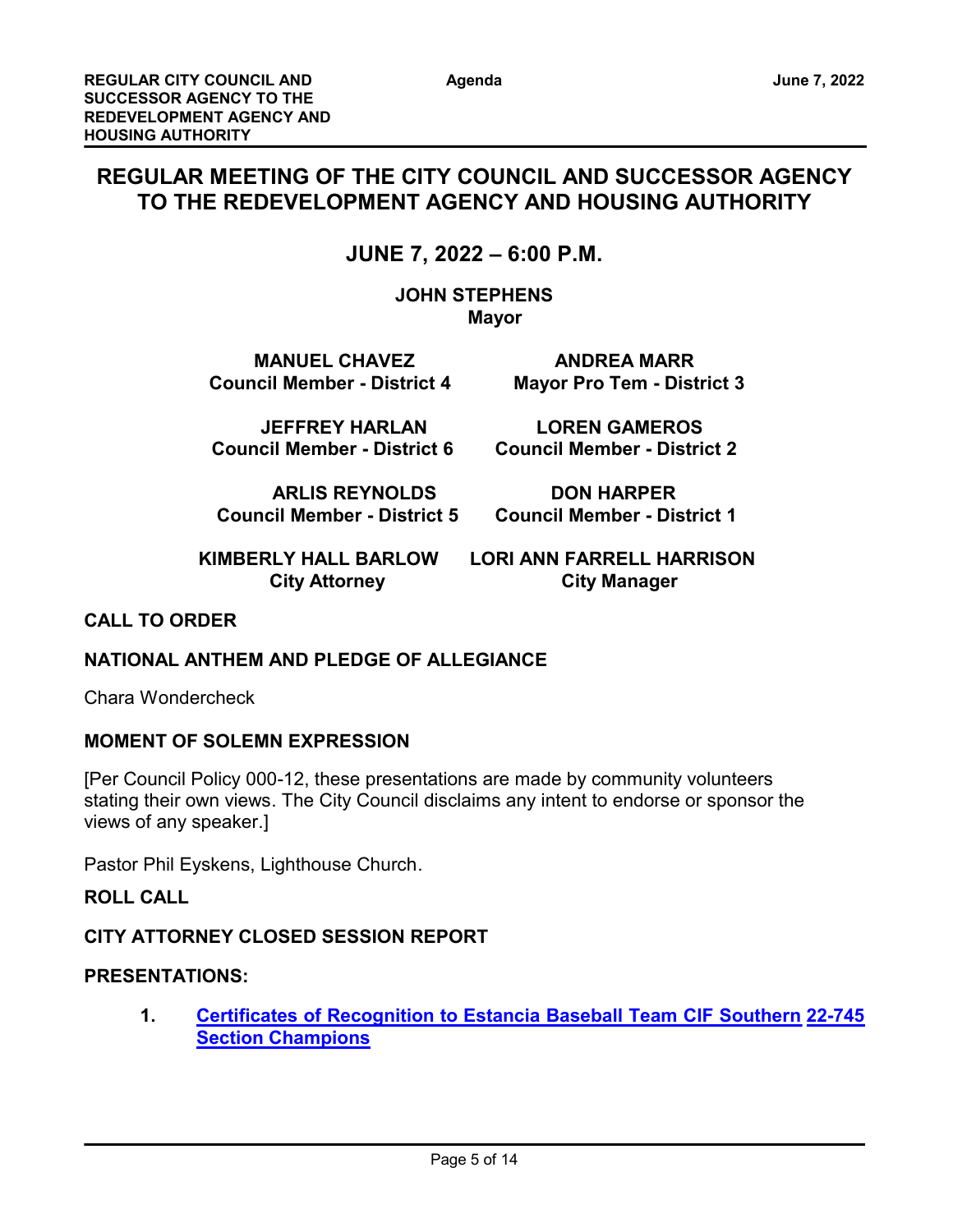| 2. | <b>Certificates of Recognition to Newport Harbor High School Boys' 22-746</b><br><b>Volleyball team CIF Champions</b> |        |
|----|-----------------------------------------------------------------------------------------------------------------------|--------|
| 3. | <b>Proclamation: Juneteenth 2022</b>                                                                                  | 22-749 |
|    | <b>Attachments: Proclamation: Juneteenth 2022</b>                                                                     |        |
| 4. | <b>Proclamations: LGBTQ+ Pride Month 2022</b>                                                                         | 22-752 |
|    | <b>Attachments: Proclamation: Pride Month 2022</b>                                                                    |        |
|    |                                                                                                                       |        |

**5. [Proclamation: National Gun Violence Awareness Day](http://costamesa.legistar.com/gateway.aspx?m=l&id=/matter.aspx?key=1858) [22-754](http://costamesa.legistar.com/gateway.aspx?m=l&id=/matter.aspx?key=1858)**

**Attachments:** [Proclamation: National Gun Violence Awareness Day](http://costamesa.legistar.com/gateway.aspx?M=F&ID=f68585ba-23dc-454e-8920-a25a054cc70d.pdf)

# **PUBLIC COMMENTS – MATTERS NOT LISTED ON THE AGENDA**

Comments are limited to 3 minutes, or as otherwise directed. Comments on Consent Calendar items may also be heard at this time.

# **COUNCIL MEMBER COMMITTEE REPORTS, COMMENTS, AND SUGGESTIONS**

Each council member is limited to 4 minutes. Additional comments will be heard at the end of the meeting.

- 1. Council Member Harper
- 2. Council Member Reynolds
- 3. Council Member Chavez
- 4. Council Member Gameros
- 5. Council Member Harlan
- 6. Mayor Pro Tem Marr
- 7. Mayor Stephens

# **REPORT – CITY MANAGER**

# **REPORT – CITY ATTORNEY**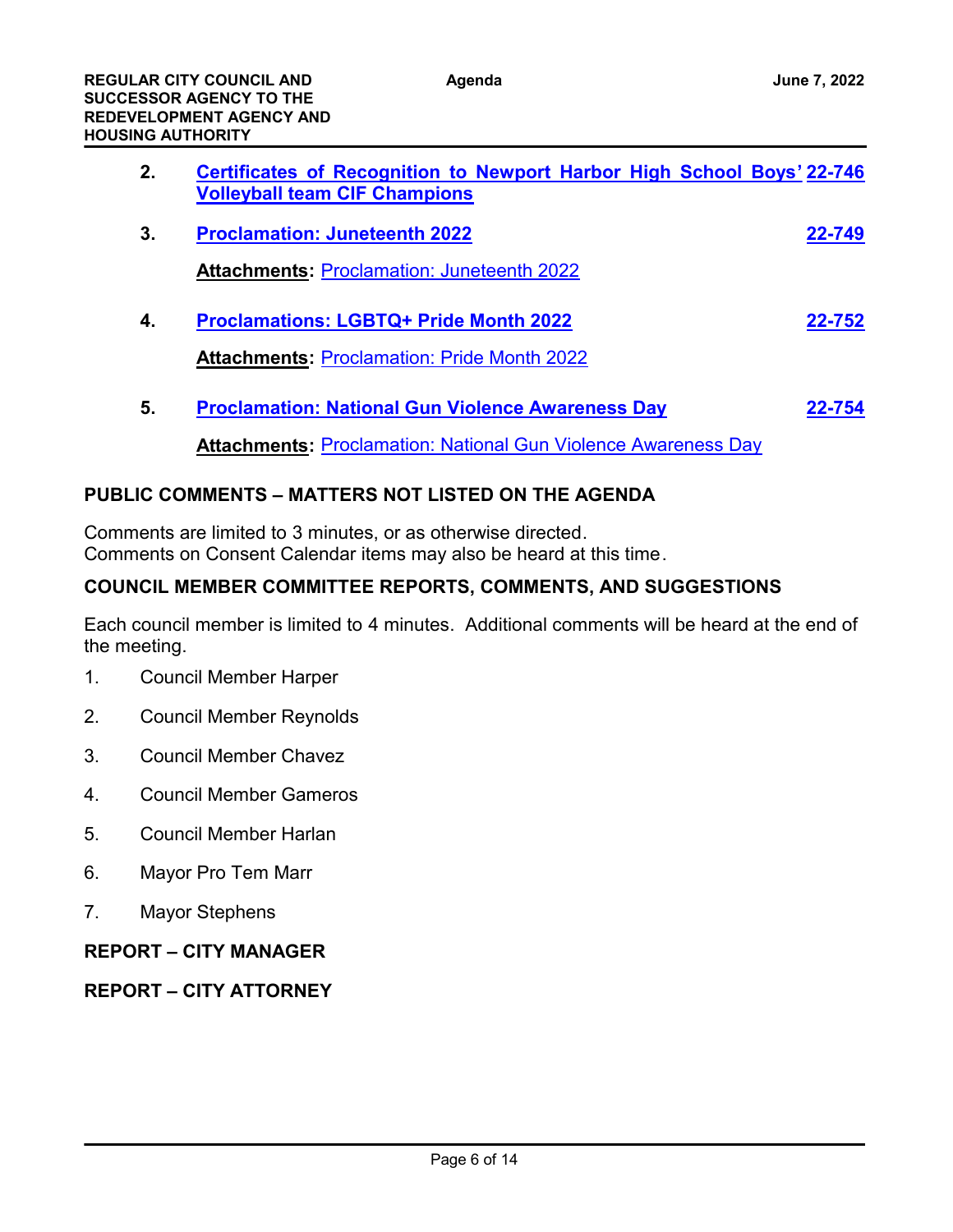### **CONSENT CALENDAR (Items 1-9)**

All matters listed under the Consent Calendar are considered to be routine and will be acted upon in one motion. There will be no separate discussion of these items unless members of the City Council, staff, or the public request specific items to be discussed and/or removed from the Consent Calendar for discussion.

#### **1. [PROCEDURAL WAIVER: APPROVE THE READING BY TITLE ONLY](http://costamesa.legistar.com/gateway.aspx?m=l&id=/matter.aspx?key=1831) [22-727](http://costamesa.legistar.com/gateway.aspx?m=l&id=/matter.aspx?key=1831) OF ALL ORDINANCES AND RESOLUTIONS**

#### RECOMMENDATION:

City Council, Agency Board, and Housing Authority approve the reading by title only and waive full reading of Ordinances and Resolutions.

#### **2. [READING FOLDER](http://costamesa.legistar.com/gateway.aspx?m=l&id=/matter.aspx?key=1832) [22-728](http://costamesa.legistar.com/gateway.aspx?m=l&id=/matter.aspx?key=1832)**

#### RECOMMENDATION:

City Council receive and file Claims received by the City Clerk: Interinsurance Exchange of the Automobile Club of Southern California, Chris and Joni Corum, Bret Evans, Alexander Fernando, Philip Josephs, Faye Saur, Kim Schmidt, Carissa Williams.

#### **3. [ADOPTION OF WARRANT RESOLUTION](http://costamesa.legistar.com/gateway.aspx?m=l&id=/matter.aspx?key=1837) [22-733](http://costamesa.legistar.com/gateway.aspx?m=l&id=/matter.aspx?key=1837)**

#### RECOMMENDATION:

City Council approve Warrant Resolution No. 2681

Attachments: [1. Summary Check Register Week of 5.9.22](http://costamesa.legistar.com/gateway.aspx?M=F&ID=e11aaa11-126f-4b7e-bd53-a2060358f748.pdf)

[2. Summary Check Register Week of 5.16.22](http://costamesa.legistar.com/gateway.aspx?M=F&ID=92bce8cc-eb47-4d95-84b2-8d35d7c29d4b.pdf)

[3. Summary Check Register Week of 5.23.22](http://costamesa.legistar.com/gateway.aspx?M=F&ID=e8feaa25-9027-4054-a2a6-e0597242aa5d.pdf)

#### **4. [MINUTES](http://costamesa.legistar.com/gateway.aspx?m=l&id=/matter.aspx?key=1833) [22-729](http://costamesa.legistar.com/gateway.aspx?m=l&id=/matter.aspx?key=1833)**

#### RECOMMENDATION:

City Council approve the Minutes of the Regular meetings of May 3, 2022, May 17, 2022, and the Study Session minutes of May 10, 2022.

[1. 05-03-2022 Draft Minutes](http://costamesa.legistar.com/gateway.aspx?M=F&ID=eb551844-a53d-47dd-8b38-d0e7af92c0fd.rtf) **Attachments:**

[2. 05-10-2022 Draft Minutes](http://costamesa.legistar.com/gateway.aspx?M=F&ID=6f87c9de-0269-4767-9ddd-7a5503f622f6.rtf)

[3. 05-17-2022 Draft Minutes](http://costamesa.legistar.com/gateway.aspx?M=F&ID=739ea8fd-7c1a-4e74-ae38-5720dc22a822.rtf)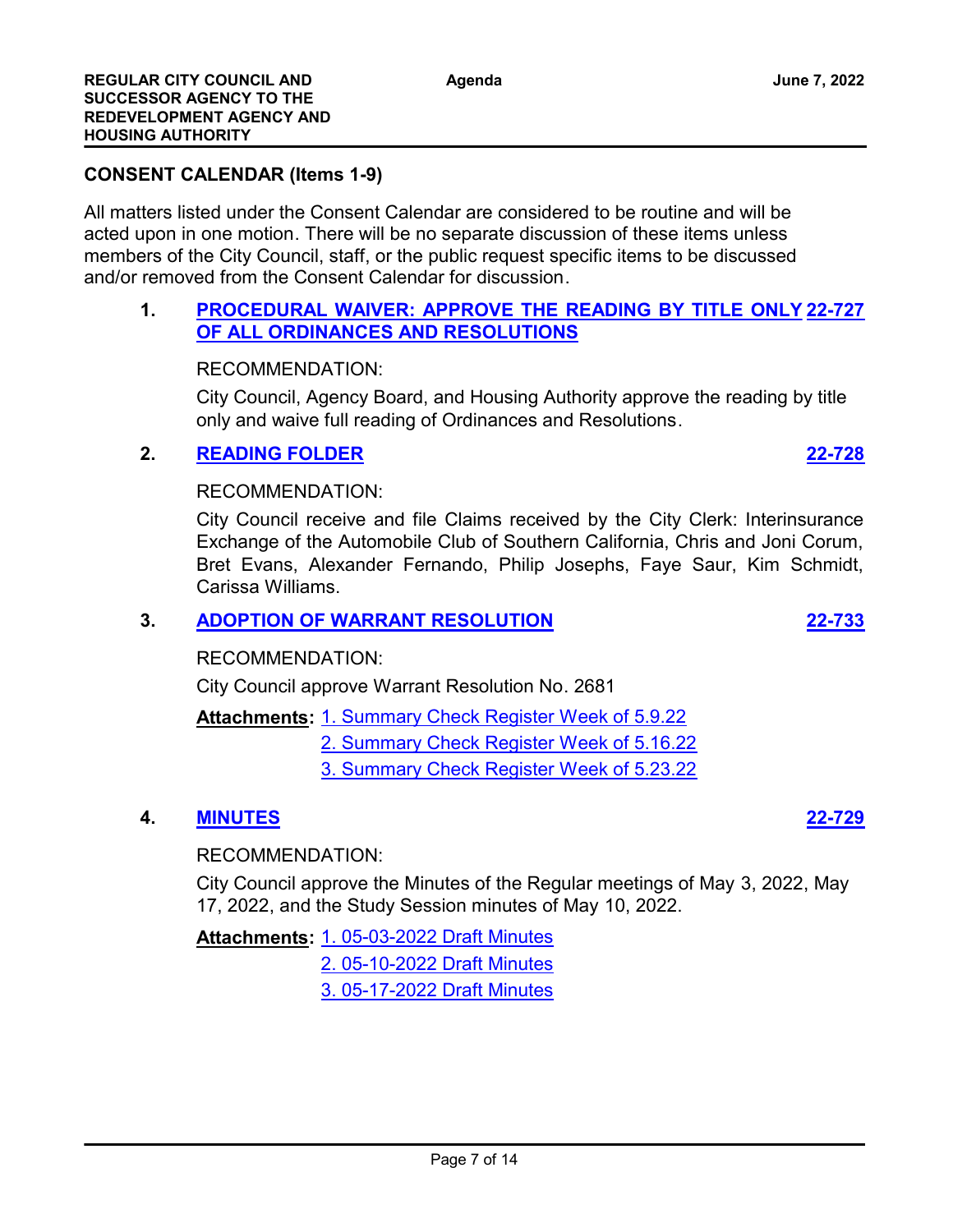# **5. [RESOLUTIONS RELATING TO THE CALLING OF THE GENERAL](http://costamesa.legistar.com/gateway.aspx?m=l&id=/matter.aspx?key=1843) [22-739](http://costamesa.legistar.com/gateway.aspx?m=l&id=/matter.aspx?key=1843) MUNICIPAL ELECTION ON NOVEMBER 8, 2022**

# RECOMMENDATION:

Staff recommends the City Council take the following actions:

- 1. Adopt Resolution No. 2022-xx, to be read by title only and waive further reading, calling and giving notice to conduct a General Municipal Election on November 8, 2022 for the purpose of electing a Mayor for the full term of two years; and election of three members of the City Council from the third, fourth, and fifth districts, for the full term of four years.
- 2. Adopt Resolution No. 2022-xx, to be read by title only and waive further reading, requesting the Orange County Board of Supervisors to consolidate the General Municipal Election with the Statewide General Election and to issue instruction to the Orange County Registrar of Voters Elections Department to provide specific services in the conduct of the consolidated election.
- 3. Adopt Resolution No. 2022-xx, to be read by title only and waive further reading, adopting regulations pertaining to Candidate Statements submitted to the voters at a General Municipal Election to be held on November 8, 2022.

Attachments: [1. Resolution 2022-xx - Calling Election](http://costamesa.legistar.com/gateway.aspx?M=F&ID=1bd8425a-d53e-4a29-8677-ddc7dab0d7e7.doc)

[2. Resolution 2022-xx - Consolidating Election](http://costamesa.legistar.com/gateway.aspx?M=F&ID=00b7ded7-9518-4c5a-96f9-bce82c888e8a.doc)

[3. Resolution 2022-xx - Candidate Statements](http://costamesa.legistar.com/gateway.aspx?M=F&ID=71f5cd04-f952-438d-9055-21f0d94b913c.doc)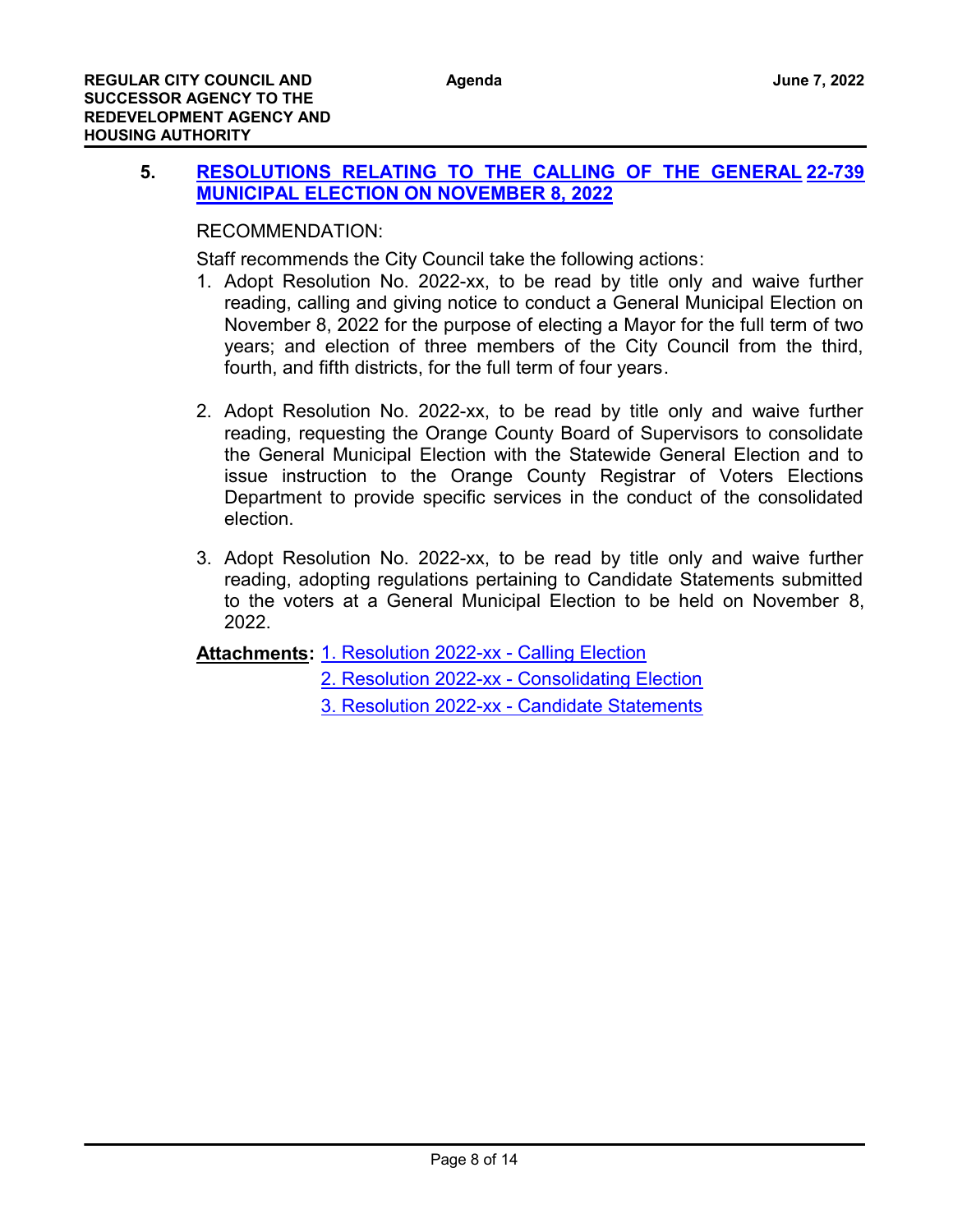# **6. [ACCEPTANCE OF THE LIONS PARK PLAYGROUND IMPROVEMENT](http://costamesa.legistar.com/gateway.aspx?m=l&id=/matter.aspx?key=1786) [22-682](http://costamesa.legistar.com/gateway.aspx?m=l&id=/matter.aspx?key=1786) PROJECT, CITY PROJECT NO. 20-15**

RECOMMENDATION:

Staff recommends the City Council:

- 1. Accept the work as complete performed by Handy Industrial, Inc., 4228 Lewis Street, Oceanside, California 92056, for the Lions Park Playground Improvement Project, City Project No. 20-15, and authorize the City Clerk to file the Notice of Completion.
- 2. Authorize the City Manager to release the retention monies thirty-five (35) days after the Notice of Completion filing date; release the Labor and Material Bond seven (7) months after the filing date and Faithful Performance Bond, if appropriate, at the conclusion of the one-year warranty period.

**Attachments:** [1. Cost Summary](http://costamesa.legistar.com/gateway.aspx?M=F&ID=0c31518d-8c6b-4932-9646-c1ce2b401353.pdf)

# **7. [ACCEPTANCE OF CITYWIDE ALLEY IMPROVEMENT PROJECT,](http://costamesa.legistar.com/gateway.aspx?m=l&id=/matter.aspx?key=1814) [22-710](http://costamesa.legistar.com/gateway.aspx?m=l&id=/matter.aspx?key=1814) CITY PROJECT NO. 20-20**

RECOMMENDATION:

Staff recommends the City Council:

- 1. Accept the work performed by Black Rock Construction Company, 929 Mariner Street, Brea, CA 92821, for the Citywide Alley Improvement Project, City Project No. 20-20, and authorize the City Clerk to file the Notice of Completion.
- 2. Authorize the City Manager to release the retention monies thirty-five (35) days after the Notice of Completion filing date; release the Labor and Material Bond seven (7) months after the filing date; and release the Faithful Performance Bond, if appropriate, at the conclusion of the one-year warranty period.

<u>Attachments: [1. Location Map](http://costamesa.legistar.com/gateway.aspx?M=F&ID=be3ab469-4115-4e4d-b58a-d0b2c6e5f8ed.pdf)</u> [2. Cost Summary](http://costamesa.legistar.com/gateway.aspx?M=F&ID=07be6b45-3f07-4015-bddc-4785927f9de9.pdf)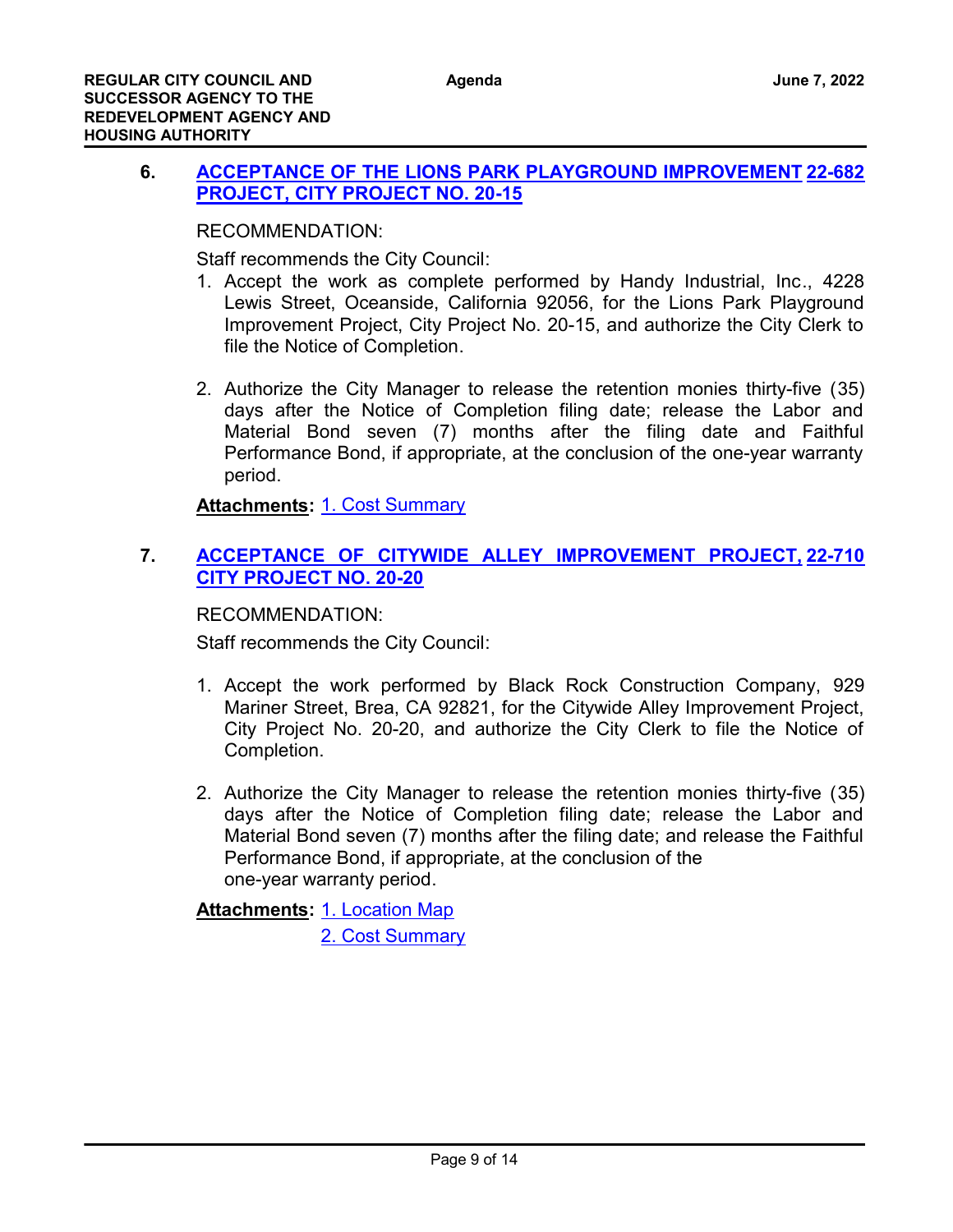**8. [SECOND READING AND ADOPTION OF AN ORDINANCE ENTITLED:](http://costamesa.legistar.com/gateway.aspx?m=l&id=/matter.aspx?key=1819) [22-715](http://costamesa.legistar.com/gateway.aspx?m=l&id=/matter.aspx?key=1819) AN ORDINANCE OF THE CITY COUNCIL OF THE CITY OF COSTA MESA, CALIFORNIA, ADDING CHAPTER XV (UNLAWFUL POSSESSION OF A CATALYTIC CONVERTER) TO TITLE 11 (OFFENSES-MISCELLANEOUS) OF THE COSTA MESA MUNICIPAL CODE TO ESTABLISH REGULATIONS PROHIBITING THE UNLAWFUL POSSESSION OF CATALYTIC CONVERTERS IN THE CITY**

RECOMMENDATION:

Staff recommends that the City Council give second reading and adopt: Ordinance No. 2022-02, entitled: An Ordinance of the City Council of the City of Costa Mesa, California, adding Chapter XV (Unlawful Possession of a Catalytic Converter) to Title 11 (Offenses-Miscellaneous) of the Costa Mesa Municipal Code to establish regulations prohibiting the unlawful possession of catalytic converters in the City.

Attachments: 1. Ordinance Adding Chapter XV to Title 11 re Catalytic Converters 2022-02

# **9. [SB 1205 COMPLIANCE REPORT FOR 2021 STATE-MANDATED](http://costamesa.legistar.com/gateway.aspx?m=l&id=/matter.aspx?key=1829) [22-725](http://costamesa.legistar.com/gateway.aspx?m=l&id=/matter.aspx?key=1829) ANNUAL FIRE INSPECTIONS**

RECOMMENDATION:

Staff recommends that the City Council adopt a resolution to accept this Compliance Report as its report on the status of all 2021 state-mandated annual fire inspections in the City as required by California Health and Safety Code Section 13146.4.

**Attachments:** [1. SB 1205 Draft Resolution](http://costamesa.legistar.com/gateway.aspx?M=F&ID=9a030bfe-2180-48cb-9ea3-7cac36a5595d.docx)

# **AT THIS TIME COUNCIL WILL ADDRESS ANY ITEMS PULLED FROM THE CONSENT CALENDAR**

**------------------------------END OF CONSENT CALENDAR-------------------------------**

# **PUBLIC HEARINGS: (Next Page)**

(Pursuant to Resolution No. 05-55, Public Hearings begin at 7:00 p.m.)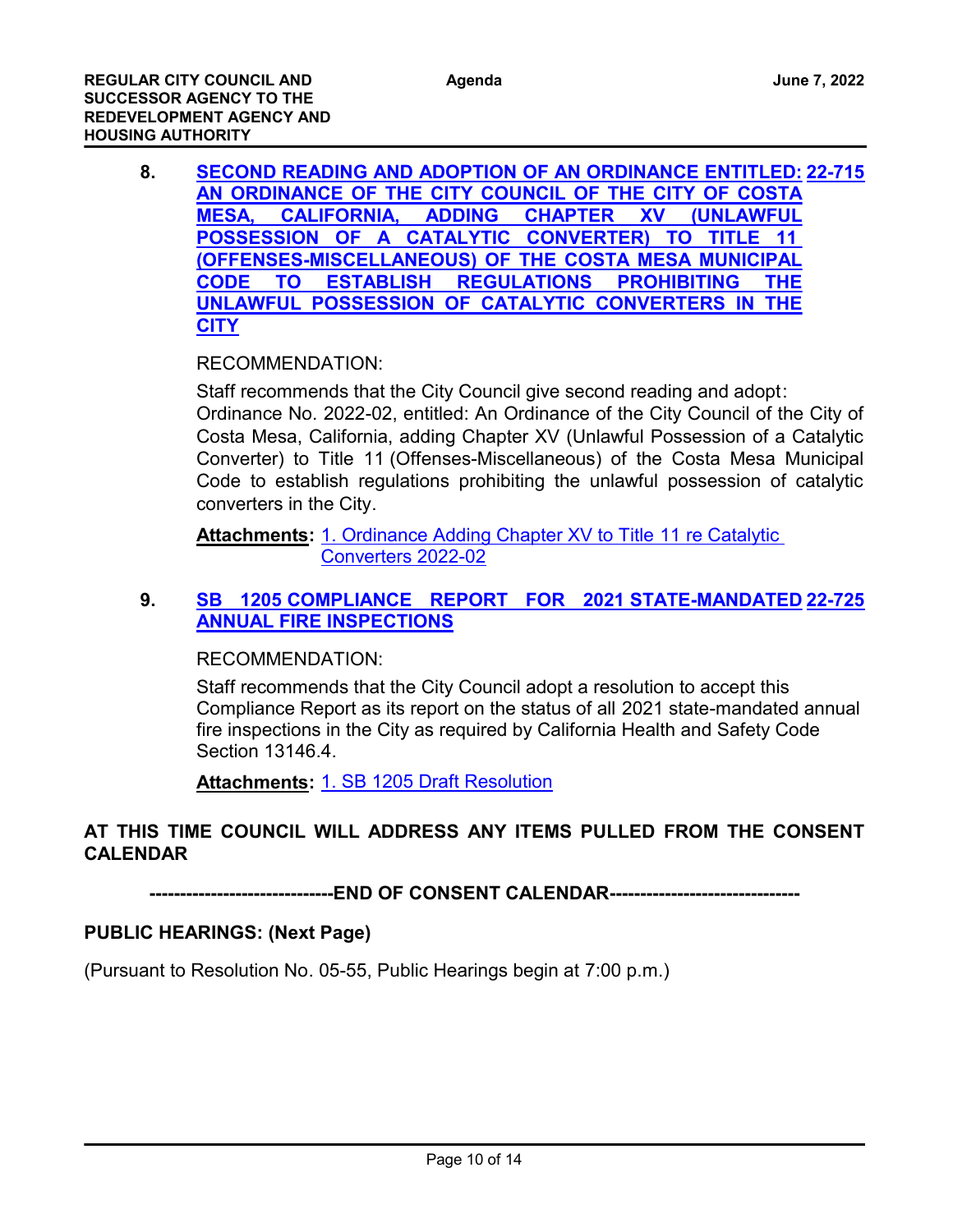**1. [FISCAL YEAR 2022-23 PROPOSED OPERATING AND CAPITAL](http://costamesa.legistar.com/gateway.aspx?m=l&id=/matter.aspx?key=1824) [22-720](http://costamesa.legistar.com/gateway.aspx?m=l&id=/matter.aspx?key=1824) IMPROVEMENT PROGRAM AND HOUSING AUTHORITY BUDGET AND INTRODUCTION OF AN ORDINANCE TO ESTABLISH CHAPTER VII (AB 481 EQUIPMENT USE POLICY) TO TITLE 14 (POLICE AND LAW ENFORCEMENT) OF THE COSTA MESA MUNICIPAL CODE**

# RECOMMENDATION:

Staff recommends the City Council:

- 1. Approve Resolution 2022-xx, adopting the Proposed Fiscal Year 2022-23 Operating and Capital Improvement Program (CIP) Budget; and
- 2. Approve Salary and Classification Updates Resolutions 2022-xx to comply with the bargaining groups' MOUs as approved in May and June of 2020, and to update classifications consistent with the Proposed Budget recommedations; and
- 3. Authorize the appropriation of one additional full time Police Officer position (School Resource Officer) to the City's Table of Organization with a corresponding 50 percent cost sharing from the Newport Mesa Unified School District; and
- 4. Authorize the appropriation and enter into a purchase agreement for two ambulances through the Houston-Galveston Area Council of Governments (H-GAC) Buy Coop Purchasing contract with Redsky Emergency Vehicles, and authorize the City Manager and City Clerk to execute the necessary documents to support public safety to be funded from the \$500,000 legal settlement set-aside for this purpose; and
- 5. Authorize the City Manager and/or Finance Director to appropriate upon receipt and transfer American Rescue Plan Act (ARPA) Federal Funds as needed to comply with U.S. Treasury Guidelines and to facilitate audit review and compliance; and return to City Council with a proposed plan to best utilize the second available tranche of ARPA funds to offset economic losses as a result of the pandemic; and
- 6. Approve Joint Resolution 2022-xx adopting the Housing Authority Budget including Housing and Community Development expenditures for Fiscal Year 2022-23; and
- 7. If available, upon the closing of FY 2021-22, consider depositing up to \$1.5 million from newly available General Fund Balances to the Section 115 Trust Plan to expedite the pay down of pension obligations; and
- 8. Approve the City of Costa Mesa's Revised Special Event Rates and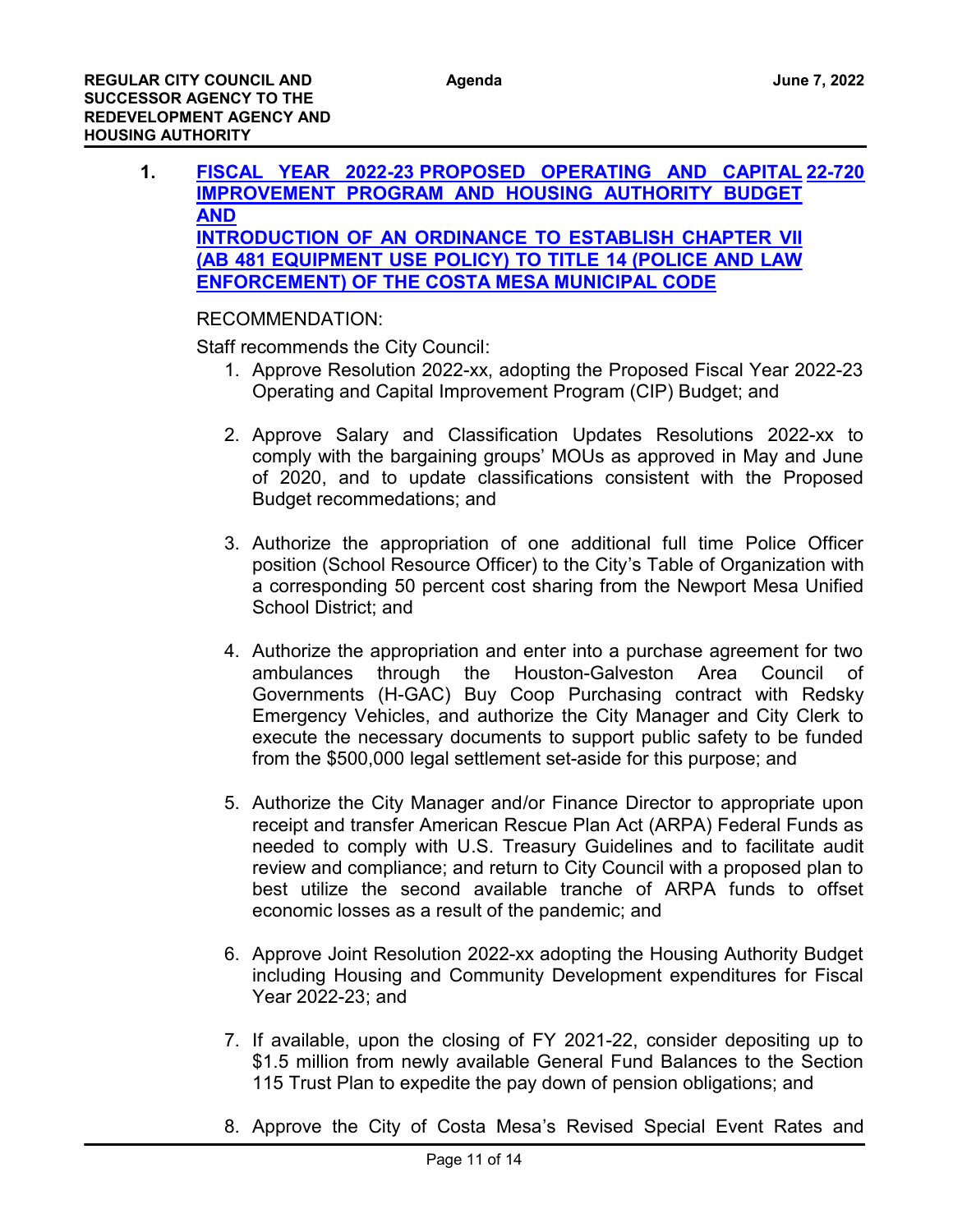request that said rates be reviewed on an annual basis and submitted to City Council for approval; and

9. Introduce for first reading, by title only, Ordinance No. 2022-xx, adding Chapter VII (AB 481 Equipment Use Policy) to Title 14 (Police and Law Enforcement) pursuant to Assembly Bill 481 (AB 481) of Gov. Code Title 1, Div. 7, Chapter 12.8, to establish the City's AB 481 Equipment Use Policy and AB 481 Equipment Inventory.

Attachments: [1. Budget Resolution No 22-XX 04-27-2022](http://costamesa.legistar.com/gateway.aspx?M=F&ID=dc22e2be-e579-417d-ba2d-a883e0cdf73a.docx)

- [2. FY2022-23 All Funds REVENUES with Gen Fund](http://costamesa.legistar.com/gateway.aspx?M=F&ID=d008a775-44c9-4b28-9492-4e34080b38a0.pdf) [3. FY2022-23 All Funds APPROPRIATIONS no CIP](http://costamesa.legistar.com/gateway.aspx?M=F&ID=9490a285-0567-4565-b348-53af8cd0a213.pdf)
- [4. FY2022-23 CIP](http://costamesa.legistar.com/gateway.aspx?M=F&ID=5fcacf85-d9aa-45e7-a64a-88e078c6ac95.pdf)
- [5. FY2022-23 Table of Org](http://costamesa.legistar.com/gateway.aspx?M=F&ID=af531fa3-7c90-4fbf-a539-38f6e67df3ec.pdf)
- [6. Housing Auth No 22-XX 05-18-22](http://costamesa.legistar.com/gateway.aspx?M=F&ID=cd15437c-1139-45ed-a31e-ba06b7523afd.docx)
- [7. FY2022-23 Housing Authority](http://costamesa.legistar.com/gateway.aspx?M=F&ID=992d6e0f-cbe5-4e54-83d1-62157c6f127a.pdf)
- [8a. CMCEA Salary Resolution](http://costamesa.legistar.com/gateway.aspx?M=F&ID=437fcce5-2399-4ceb-8b21-e819ad861b3b.docx)
- [8b. CMPA Salary Resolution](http://costamesa.legistar.com/gateway.aspx?M=F&ID=e928ca43-c4fd-4bef-9020-4e8544db9698.docx)
- [8c. CMFMA Salary Resolution](http://costamesa.legistar.com/gateway.aspx?M=F&ID=4afece47-15b9-4ab3-b512-4cbdfa4793ad.docx)
- [8d. CMDMA Resolution](http://costamesa.legistar.com/gateway.aspx?M=F&ID=c8c3c2f8-8a8a-4408-9e88-3b55864e66fb.docx)
- [8e. Confidential Management Resolution](http://costamesa.legistar.com/gateway.aspx?M=F&ID=24394db2-6bd8-4083-a1bf-9573fc3f42d1.docx)
- [8f. Executive Resolution](http://costamesa.legistar.com/gateway.aspx?M=F&ID=00a781fe-b96b-441b-b2d3-04fc530e6a2e.docx)
- [8g. Confidential Resolution](http://costamesa.legistar.com/gateway.aspx?M=F&ID=78175cd8-679c-4168-9d88-363a985c5c8e.docx)
- [9. Rate Determination](http://costamesa.legistar.com/gateway.aspx?M=F&ID=8666d4d4-f85b-48e8-97a8-d6b5471ebf93.pdf)
- [10. Proposed Ordinance](http://costamesa.legistar.com/gateway.aspx?M=F&ID=049a4b88-b126-42fb-bdcd-a74838595d5b.docx)
- [11. Proposed AB 481 Policy](http://costamesa.legistar.com/gateway.aspx?M=F&ID=1ae8489f-ab1b-48b0-a4b1-c3be3650c76e.pdf)
- [12. AB 481 Equipment Inventory](http://costamesa.legistar.com/gateway.aspx?M=F&ID=b3a1d21a-cedb-454e-b600-a37d1188d733.pdf)
- [13. H-GAC Buy Coop Contract Agreement](http://costamesa.legistar.com/gateway.aspx?M=F&ID=f9b77e4f-6d94-46c4-a58c-5e9ba0be70ec.pdf)

# **2. [ADOPTION OF FISCAL YEAR 2022-23 APPROPRIATIONS LIMIT](http://costamesa.legistar.com/gateway.aspx?m=l&id=/matter.aspx?key=1825) [22-721](http://costamesa.legistar.com/gateway.aspx?m=l&id=/matter.aspx?key=1825)**

# RECOMMENDATION:

Staff recommends that City Council adopt Resolution 22-XX establishing the Fiscal Year 2022-2023 Appropriations Limit for the City of Costa Mesa at \$286,881,520, by using Orange County's growth for population adjustment, and the California per capita income growth for inflationary adjustment.

**Attachments:** [1. Appropriation Limit Resolution for FY 2022-23](http://costamesa.legistar.com/gateway.aspx?M=F&ID=b0887da0-f3c5-441e-b4f5-a6c812b48b75.docx)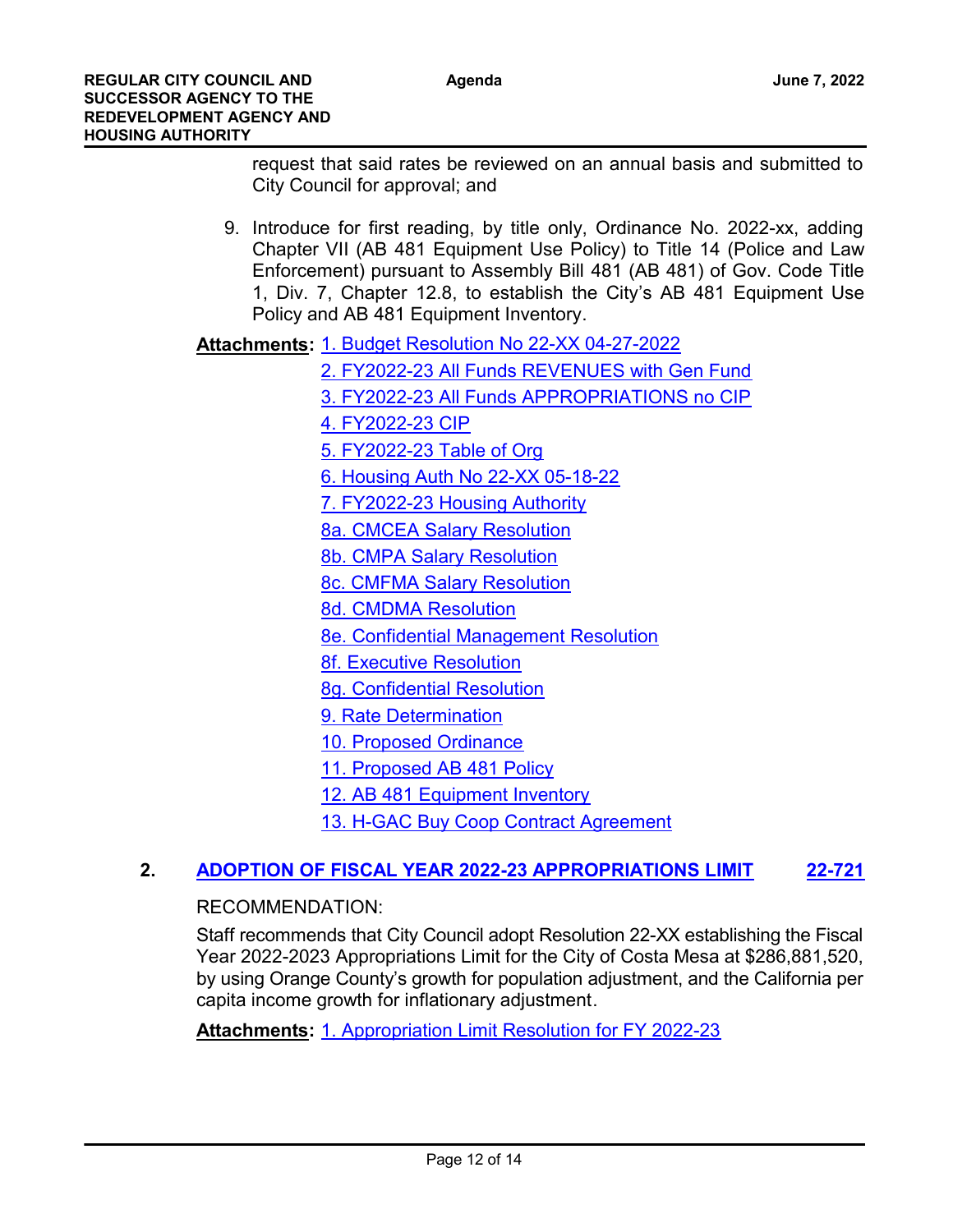### **OLD BUSINESS:**

NONE.

### **NEW BUSINESS:**

# **1. [PROFESSIONAL SERVICES AGREEMENT FOR ON-CALL PLAN](http://costamesa.legistar.com/gateway.aspx?m=l&id=/matter.aspx?key=1812) [22-708](http://costamesa.legistar.com/gateway.aspx?m=l&id=/matter.aspx?key=1812) REVIEW, INSPECTIONS, AND STAFFING SERVICES**

# RECOMMENDATION:

Staff recommends the City Council:

- 1. Approve and authorize the City Manager and City Clerk to execute a five-year Professional Service Agreement (PSA) with each consulting firm listed below from July 1, 2022 - June 30, 2027 in substantially the form as attached and in such final form as approved by the City Attorney for on-call plan review, inspections, and staffing services:
	- · 4Leaf, Inc.
	- · Bureau Veritas, North America, Inc.
	- · CSG Consultants, Inc.
	- · Dennis Grubb & Associates, LLC
	- Interwest Consulting Group
	- · Melad and Associates, Inc.
	- · Scott Fazekas & Associates, Inc.
	- · The Code Group, Inc.
- 2. Authorize the City Manager and City Clerk to execute future amendments with the above listed firms including any potential increases in compensation as long as the amendments are within the annual budget.

# [1. 4LEAF, Inc. PSA](http://costamesa.legistar.com/gateway.aspx?M=F&ID=b7516014-4c26-4c7b-8a0c-351924ba9a23.pdf) **Attachments:**

[2. Bureau Veritas North America, Inc. PSA](http://costamesa.legistar.com/gateway.aspx?M=F&ID=646e836b-12a4-4a60-894d-84a0ef440df7.pdf)

[3. CSG Consultants, Inc. PSA](http://costamesa.legistar.com/gateway.aspx?M=F&ID=f8dda06e-7720-41f9-92f4-8735a2d2fda3.pdf)

[4. Dennis Grubb and Associates LLC PSA](http://costamesa.legistar.com/gateway.aspx?M=F&ID=bacd8ba3-0c36-416e-a502-d81ae2f3ce02.pdf)

[5. Interwest Consulting Group Inc. PSA](http://costamesa.legistar.com/gateway.aspx?M=F&ID=e53cefca-05b4-41ab-a15a-e22cec5992f1.pdf)

- [6. Melad & Associates, Inc. PSA](http://costamesa.legistar.com/gateway.aspx?M=F&ID=50b6a1e4-892f-4a2f-ad61-1efe7eb11073.pdf)
- [7. Scott Fazekas & Associates, Inc. PSA](http://costamesa.legistar.com/gateway.aspx?M=F&ID=655006e5-780d-4f01-b2ca-588455c6e5c9.pdf)

[8. The Code Group, Inc. PSA](http://costamesa.legistar.com/gateway.aspx?M=F&ID=0d901684-4c0d-43d8-91c8-6c2239dd7f15.pdf)